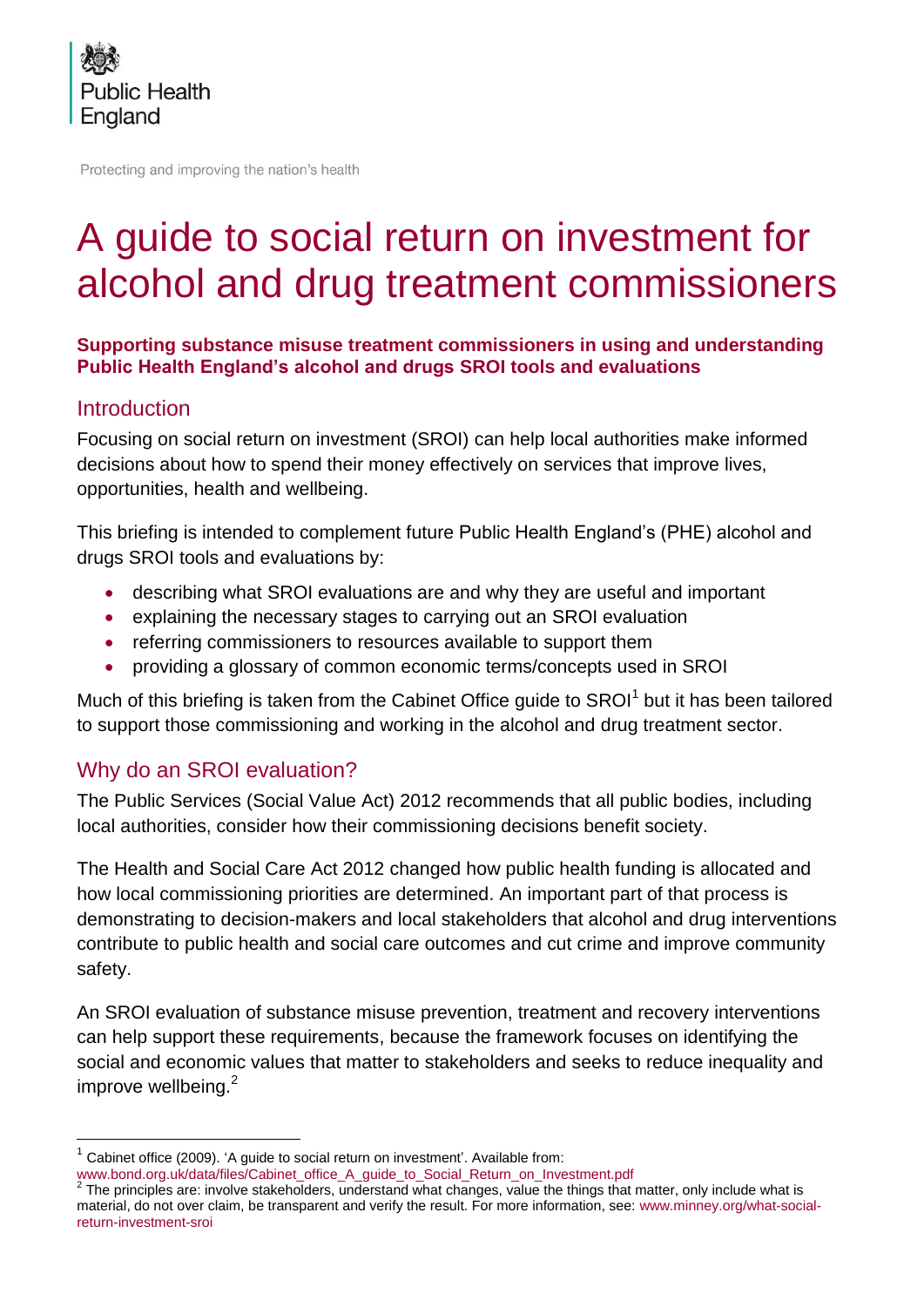## The SROI approach

Carrying out an SROI analysis involves understanding the relationship between the inputs, outputs and outcomes of alcohol and drug interventions, as well as evidencing the outcomes and giving them a value. $^3$  There are five key stages:



5. Social return on investment ratio SROI ratio = total benefits / total investment

Each of the above stages will be discussed in turn.

## Stage 1. Inputs

 $\overline{a}$ 

Economic analyses must capture all the costs related to a programme, intervention or project. Disaggregating global substance misuse spend into specific alcohol and drug interventions can be challenging. Following consultation with local commissioners, economists and national policy leads, PHE has produced a cost calculator and supplementary guidance to help substance misuse commissioners breakdown their spend for use in the alcohol and drugs value for money tools. If you do not have access to these products or need more information, contact [HealthEconomics@phe.gov.uk](mailto:HealthEconomics@phe.gov.uk)

Further information on approaches to estimating unit costs locally is available in appendix B.

 $3$  SROI is about value, rather than money, though applying the framework can lead to financial benefits. Money is simply the common unit used to compare the benefits of different interventions.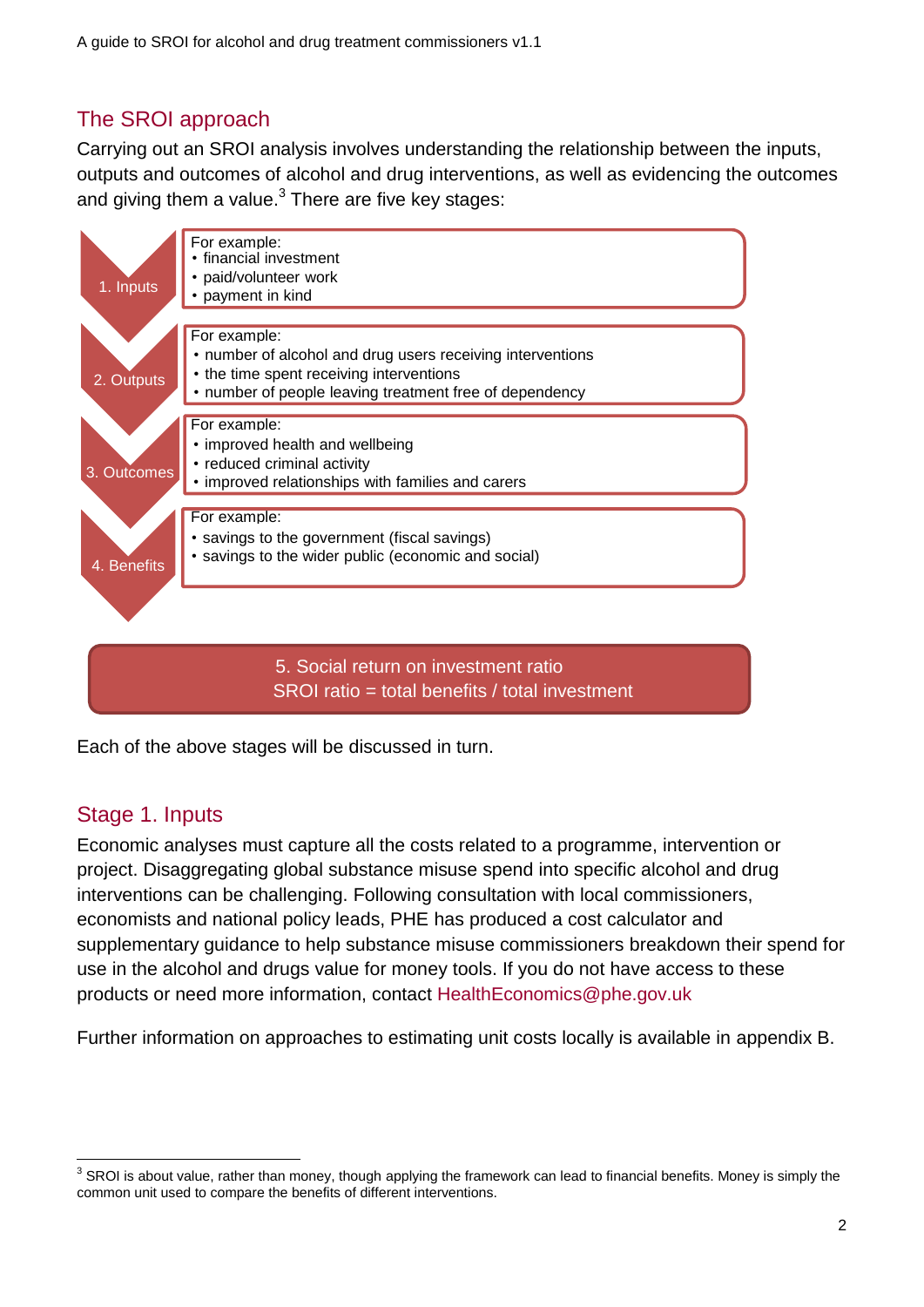## Stage 2. Outputs

Having established the costs (inputs), the next step is to identify what was delivered (outputs). For simplicity, the outputs the alcohol and drug interventions SROI tool will capture include the number of:

- people receiving specialist/ non-specialist interventions
- days spent receiving specialist/ non-specialist interventions
- people assumed to be free of dependency and no longer requiring treatment

Where possible, factors that could affect client outcomes are considered, for example:

- the type of interventions people receive, eg, specialist and non-specialist services
- alcohol and drug using profiles, eg, opiate and non-opiate users, alcohol only clients

## Stage 3. Outcomes

Outcomes are the changes resulting from an activity. There are many changes associated with substance misuse interventions including:

- improved health (eg, reductions in cost to the NHS, improvements in mortality risk and quality of life)
- reduced crime
- improved outcomes for families (eg, child no longer on child protection register)
- improved accommodation status (eg, no longer homeless)
- increased number in employment, education, volunteer work, training

The above list is not exhaustive. What outcomes are analysed in an SROI evaluation depends on the data available and may rely on several assumptions derived from academic, government or other data sources.

For the alcohol and drugs value-for-money products, we analyse anonymously matched treatment and convictions datasets to estimate the change in offending for people when they are in treatment and to estimate the benefits for those that leave treatment free of dependency and no longer require treatment. We are currently unable to do a similar analysis estimating the improved outcomes for families because there is no national dataset available.

### Stage 4. Benefits Fiscal benefits

Fiscal benefits are outcomes that result in savings to central and local government. Information on cost savings is often available in the form of unit costs. Central government, the Public Service Transformation Network and New Economy have jointly developed a database of unit costs derived from government reports and academic studies that can be assigned to improved outcomes. The costs cover crime, education and skills, employment, fire, health, housing and social services: [neweconomymanchester.com/stories/832](http://neweconomymanchester.com/stories/832-unit_cost_database) unit cost database. Unit costs applicable to alcohol and drug use and treatment will be available in all PHE alcohol and drugs SROI tools, and where relevant, adjusted for market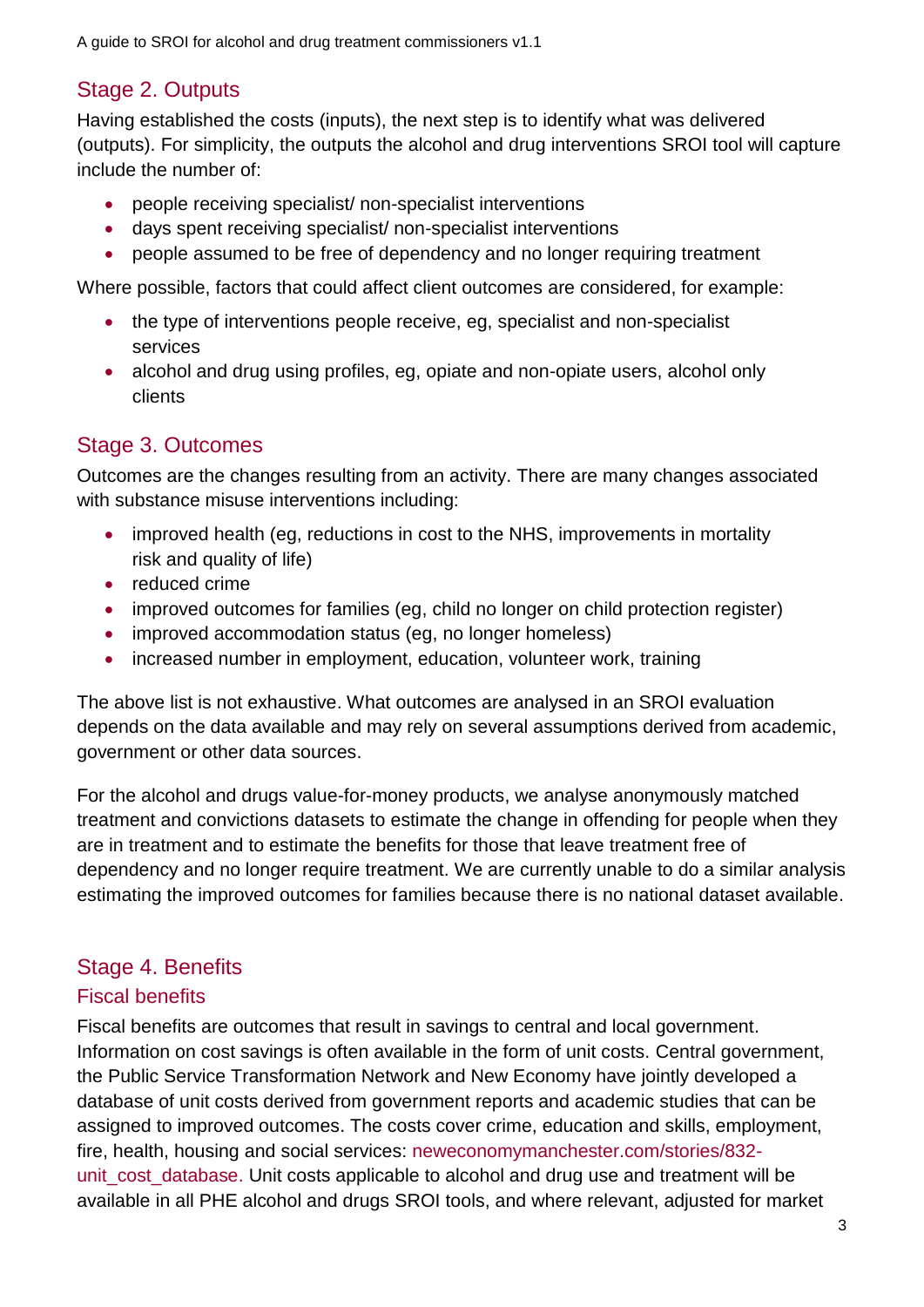forces to account for differences between local authorities in labour costs and business rates (ie, staff and buildings).

#### Public value (economic and social) benefits

The importance of social impact should not be ignored in local and national decision-making, particularly as the Public Services (Social Value) Act 2012 requires commissioners to include economic and social benefits in their public service contracts considerations.

A quality-adjusted life year (QALY) is one such value. It is a health outcome measure, comprising life expectancy and quality of life. QALY measures play a key role in public health evaluations and resource allocation. The Department of Health (DH) uses QALY analysis to assess the costs and benefits of policy options, while the National Institute for Health and Care Excellence (NICE) use it to decide whether the NHS should provide new drugs. In PHE SROI work, we use QALYs to estimate how many extra years of reasonable quality an alcohol and/or drug user gains through treatment. This is then added to other benefits resulting from treatment, such as reduced crime, to determine the overall social benefits from alcohol and drug interventions. Mortality estimates are available from studies of alcohol and drug users both in and out of the treatment system. Quality of life (QoL) ratings come from self-reported questionnaires.<sup>4,5</sup>

While SROI is about value, rather than money, money is the common unit used to compare the benefits of different interventions, including intangible benefits. To assess the QALY benefits of treatment, it is therefore necessary to assign a financial value to QALYs. DH values one QALY at  $£60,000^6$  and NICE value them at £20,000. A QALY of £60,000 refers to the value that society places on a life and should be used in investment appraisals when calculating the costs and benefits of specific projects/ programmes. NICE's value of a QALY at £20,000 refers to the maximum amount of money that the NHS can justify spending on a QALY due to the limited resources. As we value a QALY from a societal perspective, we use the £60,000 value. $^7$ 

## Stage 5. Calculating the SROI

In any economic analysis, it is important to establish how much of the changes in outcomes is the result of investment (inputs) and service delivery (outputs).

 4 For example, the Drug Treatment Outcomes Research Study and the UK Alcohol Treatment Trial, both accessible online:

[www.dtors.org.uk/CostBenefitAnalysis.aspx](file:///C:/Users/virginia.musto/AppData/Local/Microsoft/Windows/Temporary%20Internet%20Files/Content.Outlook/D0O0VCG1/www.dtors.org.uk/CostBenefitAnalysis.aspx) and [www.bmj.com/content/331/7516/544](file:///C:/Users/virginia.musto/AppData/Local/Microsoft/Windows/Temporary%20Internet%20Files/Content.Outlook/D0O0VCG1/www.bmj.com/content/331/7516/544) (respectively).<br><sup>5</sup> Participants assess their health across many dimensions ranging from their ability to complete everyday activities to sever depression and physical health problems. A year of life at perfect health is equal to one QALY while death is zero, though it is possible for some extreme conditions to be valued as worse than death. If an intervention lengthened someone's life by two years, but their QoL is 0.5, then the intervention provides one QALY (2 years x 0.5 QoL = 1 QALY).

<sup>6</sup> Research by the Department for Transport determined a Value to Prevent a Fatality (VPF) in the range £750,000 to £1,250,000 to reflect pain, grief and suffering, lost output and medical costs. The mid-point value, £1m, has formed the basis of the VPF, which accounting for inflation and other factors, is estimated at £1,648,390 (in 2007 prices). The same report estimated the average loss from deaths in road accidents to be 26.7 QALYs, taking into account the average gender and mix of road deaths. Dividing the estimated VPF (£1,648,390) by 26.7 QALYs gives an estimated willingness to pay (WTP) to prevent a fatality. Although, £1,648,390 / 26.7 is £61,363, the Department of Health rounds this down to £60,000 to avoid spurious accuracy. For more information please see[: www.dft.gov.uk/webtag/documents/expert/pdf/unit3.4.1.pdf](file:///C:/Users/virginia.musto/AppData/Local/Microsoft/Windows/Temporary%20Internet%20Files/Content.Outlook/D0O0VCG1/www.dft.gov.uk/webtag/documents/expert/pdf/unit3.4.1.pdf)<br><sup>7</sup> This appreach has been agreed by secondmists from agrees government departments (Department of Haelth, N

This approach has been agreed by economists from across government departments (Department of Health, Ministry of Justice and the Home Office). However, users are able to change the value of a QALY in our tools, to test the sensitivity of the assumption should they wish to do so.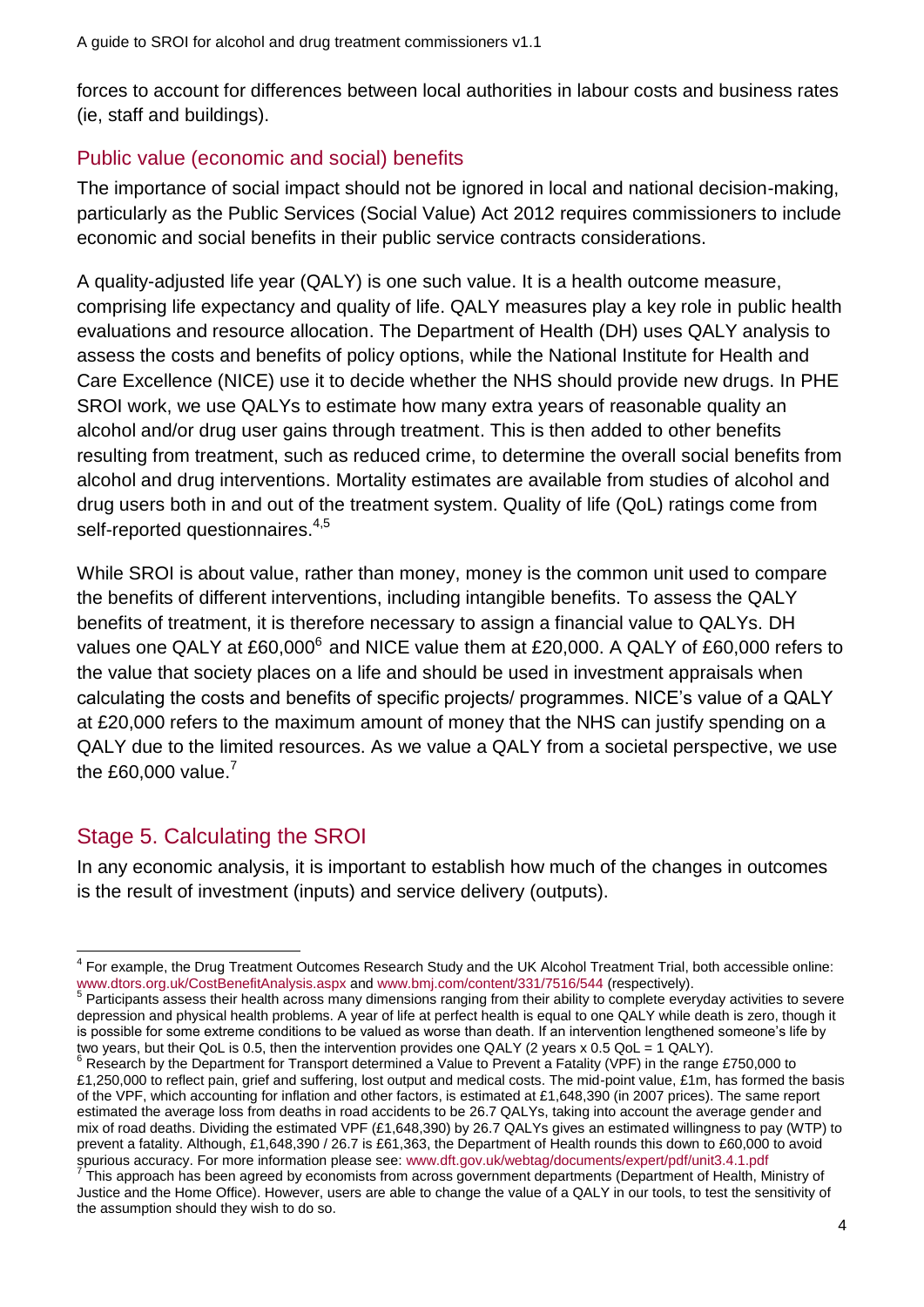#### Deadweight and attribution

Deadweight is a measure of the amount of outcomes that would have happened naturally if people did not receive any interventions. It is an important measure in economic evaluations, as it ensures as much as possible that evaluators do not overestimate the impact an intervention, project or programme has had. To calculate deadweight, comparison groups are needed. For an alcohol and drugs analysis, the ideal comparison group would be identifying substance misusers who have never received nor will receive either specialist or nonspecialist interventions and observing what happens to them over time. This would obviously be unethical.

Since a perfect comparison is not possible, to account for deadweight, we model specific cohorts of people receiving interventions (eg, opiate users) and compare their outcomes during the intervention with what their outcomes were prior to the intervention using treatment data and evidence derived from longitudinal, mortality and other peer-reviewed studies. Using pre-engagement data allows us to estimate what the economic and social costs of people not receiving any specialist treatment or brief interventions are likely to be.<sup>8</sup>

Attribution is an assessment of how much of an outcome is due to the contribution of other organisations. For example, treatment alone is rarely enough to address families' complex needs: treatment providers, children and families services and other local support services all work together to provide a basis for recovery. Attribution (the proportion of the outcome that is attributable to an organisation) is calculated as a percentage. It will never be possible to get a completely accurate assessment of attribution, but it is important to note that an activity from a specific service may not be the only factor contributing to an observed change in a client.<sup>9</sup>

#### Time horizon, drop-off and discounting

 $\overline{a}$ 

In any SROI analysis it is important to determine the timeframe to be used. The nature of public health interventions means that most benefits are realised over a medium to long time horizon. The Treasury recommends a five-year assessment of costs and benefits to reflect the need to identify short-term savings of a project to the public sector. However, the time horizon can be extended for substance misuse interventions, as there is evidence to suggest that benefits continue for approximately ten years as a result of former drug users sustaining their recovery.<sup>10</sup>

Drop-off refers to the deterioration of an outcome over time, for example, while people's health may improve as a result of becoming abstinent, their life expectancy and quality of life will naturally reduce over time as they get older. Such considerations are taken into account when producing life tables for QALY models.

 $^8$  The absence of a direct comparison control group means it is not possible to say, with a high degree of confidence, that any observed changes in outcomes are solely the result of the substance misuse interventions. However, evidence shows that as new people engage with treatment and reduce or stop their substance misuse, they experience positive benefits, for which treatment is likely to play a critical role.<br><sup>9</sup> If you are conducting your own SROI analysis, be careful not to attribute outcomes to organisations that are being paid out

of the investment fund, as the investment already represents their contribution.

 $10$  The National treatment Agency for Substance Misuse (2012). 'Estimating the crime reduction benefits of drug treatment and recovery'. Available from[: www.nta.nhs.uk/uploads/vfm2012.pdf](http://www.nta.nhs.uk/uploads/vfm2012.pdf)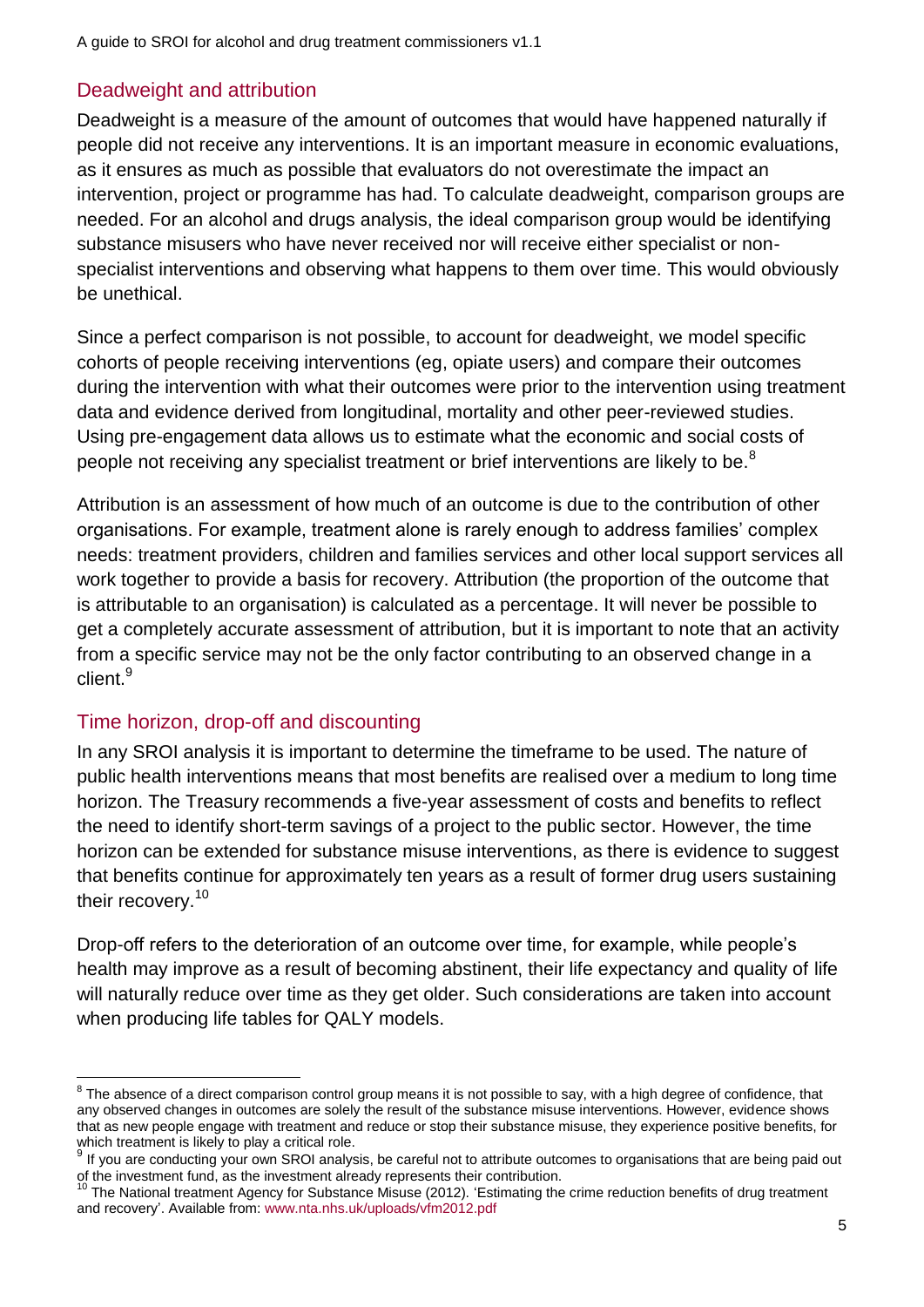Discounting is the process by which future costs and benefits are recalculated to present-day values. It is a technique used to compare costs and benefits occurring in different time periods based on the economic principle that society prefers to receive benefits sooner and defer costs to future generations ('social time preference'). All future costs and benefits are discounted in standard economic and SROI evaluations. The standard real discount rate, recommended by the Treasury, is 3.5%. For intangible costs, such as QALYs, we use 1.5% rate as recommended by DH and the Treasury.<sup>11</sup>

#### Sensitivity analysis and optimism bias

It is recommended that a sensitivity analysis is carried out to understand whether potential errors in the data and assumptions have a significant effect on the estimated benefits. Much of the data and assumptions provided in the PHE alcohol and drugs SROI tools can be adjusted, where appropriate, so that users can be more pessimistic or optimistic about the impact locally commissioned services have on SROI. However changes should always be made with caution and drawn from research and evidence.

It is common in sensitivity analysis to check changes to estimates of deadweight, attribution and the size of and values assigned to outcomes. Users of SROI models should recognise there is potential for optimism bias as part of the sensitivity analysis (see appendix C for more information).

#### SROI ratio

Once the relationship between inputs, outputs and outcomes is comprehensively measured and analysed as described above, it is then possible to calculate the SROI ratio. The higher the ratio, the better the social return on investment. Put simply:

SROI ratio = total benefits/total investment

#### **Resources**

PHE alcohol and drugs value for money products are designed to support commissioners in making the case to their local stakeholders that investment in substance misuse interventions has social and financial value not just for the individuals receiving care, but also their families and the wider community. The tools can only go so far, however, and we recommend that the findings are used alongside PHE alcohol and drugs joint strategic needs assessments  $(JSNA)^{12}$  products to help commissioners make recommendations to directors of public health and other local partners. From 2015/16, alcohol and drugs SROI tools will be released alongside the suite of JSNA documents in autumn.

There are many additional resources on making the case for investment in substance misuse interventions, economic analysis and SROI modelling available to alcohol and drugs commissioners:

[www.gov.uk/government/uploads/system/uploads/attachment\\_data/file/216003/dh\\_120108.pdf](https://www.gov.uk/government/uploads/system/uploads/attachment_data/file/216003/dh_120108.pdf)

 $\overline{a}$  $11$  See Department of Health (2010). 'Quantifying health impacts of government policies: a how-to guide to quantifying the health impacts of government policies'. Available from:

<sup>&</sup>lt;sup>12</sup> Available here: [www.nta.nhs.uk/healthcare-JSNA.aspx](http://www.nta.nhs.uk/healthcare-JSNA.aspx)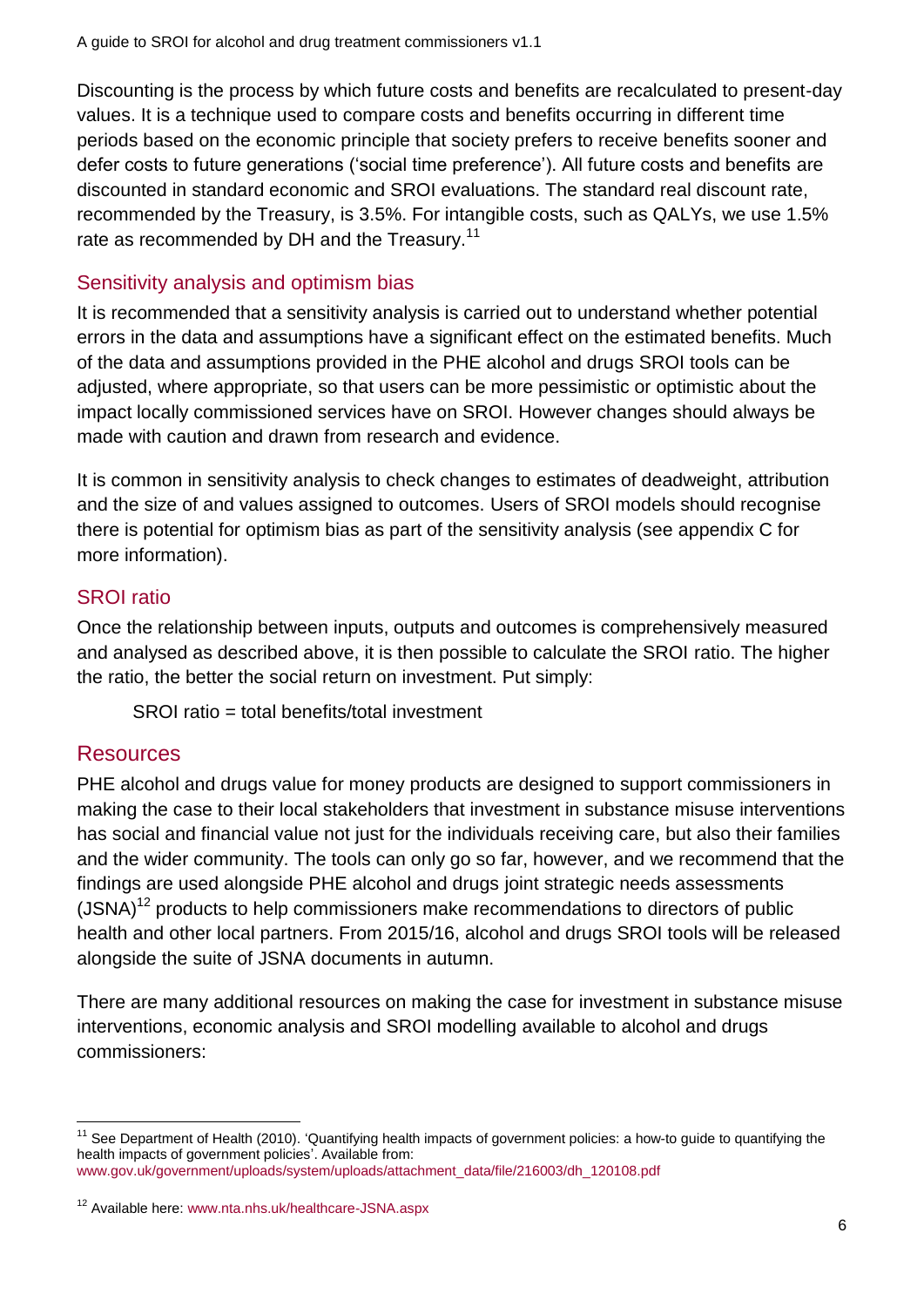- Alcohol, drugs and tobacco joint strategic needs assessment support pack, which will include links to future PHE alcohol and drugs SROI products: [www.nta.nhs.uk/healthcare-](http://www.nta.nhs.uk/healthcare-JSNA.aspx)[JSNA.aspx](http://www.nta.nhs.uk/healthcare-JSNA.aspx)
- The Local Government Association's guidance on making the case for investment in public health interventions: [www.local.gov.uk/publications/-](http://www.local.gov.uk/publications/-/journal_content/56/10180/6530180/PUBLICATION) [/journal\\_content/56/10180/6530180/PUBLICATION](http://www.local.gov.uk/publications/-/journal_content/56/10180/6530180/PUBLICATION)
- DrugScope's practical guide to promoting substance misuse treatment and recovery services: [www.drugscope.org.uk/Resources/Drugscope/Documents/PDF/Policy/MakingTheCase.p](http://www.drugscope.org.uk/Resources/Drugscope/Documents/PDF/Policy/MakingTheCase.pdf) [df](http://www.drugscope.org.uk/Resources/Drugscope/Documents/PDF/Policy/MakingTheCase.pdf)
- Joint work by central government, the Public Service Transformation Network and New Economy on Cost Benefit Analysis and the national unit cost database: [neweconomymanchester.com/stories/1966](http://neweconomymanchester.com/stories/1966)
- The Cabinet Office's guidance document on SROI: [www.bond.org.uk/data/files/Cabinet\\_office\\_A\\_guide\\_to\\_Social\\_Return\\_on\\_Investment.pd](http://www.bond.org.uk/data/files/Cabinet_office_A_guide_to_Social_Return_on_Investment.pdf) [f](http://www.bond.org.uk/data/files/Cabinet_office_A_guide_to_Social_Return_on_Investment.pdf)
- The HM Treasury's Green Book: [www.gov.uk/government/uploads/system/uploads/attachment\\_data/file/220541/green\\_bo](https://www.gov.uk/government/uploads/system/uploads/attachment_data/file/220541/green_book_complete.pdf) [ok\\_complete.pdf](https://www.gov.uk/government/uploads/system/uploads/attachment_data/file/220541/green_book_complete.pdf)
- The National Institute for Health and Care Excellence (NICE): [www.nice.org.uk/](http://www.nice.org.uk/)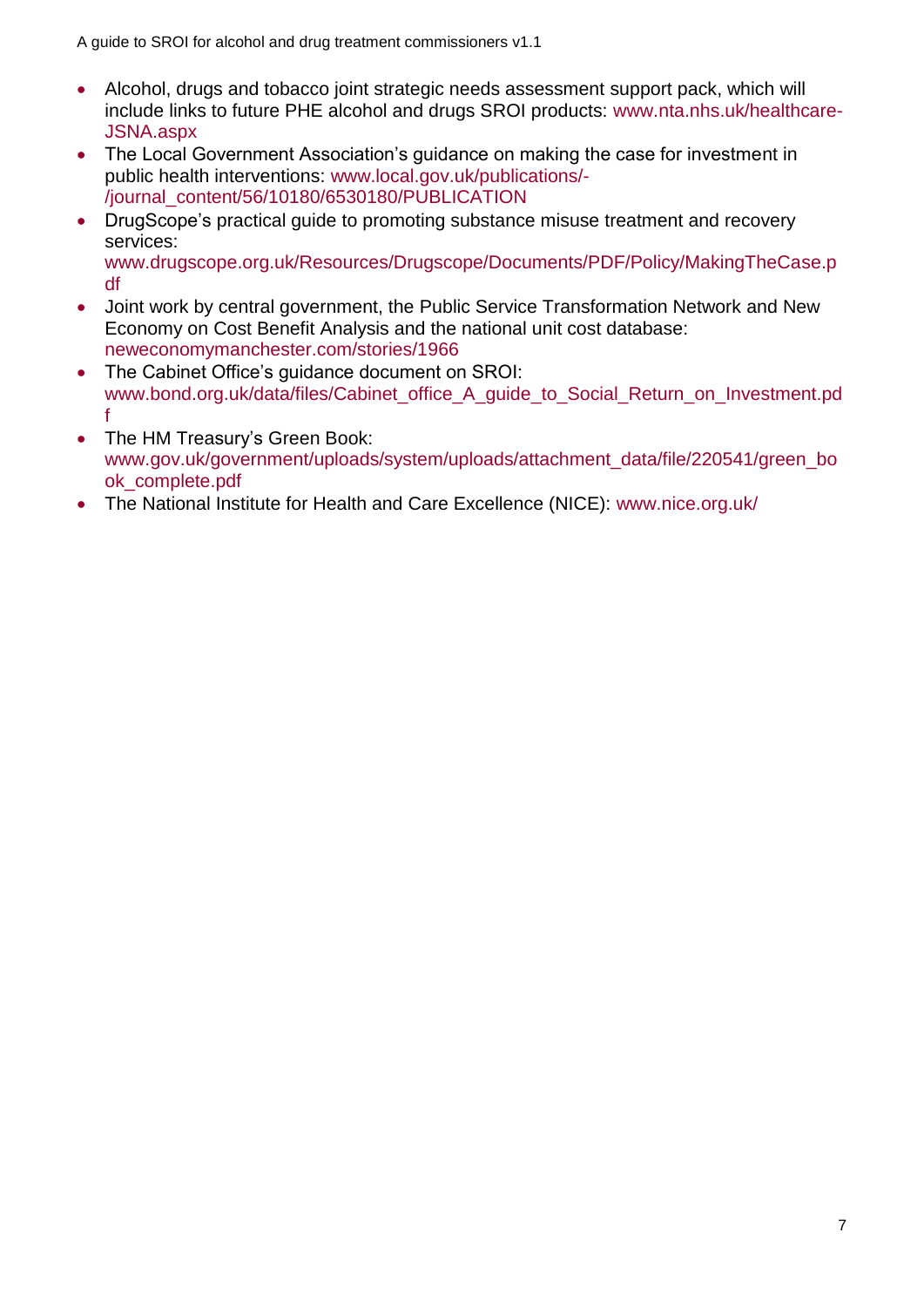# Appendix A. Glossary of common economic terms

| Attribution                    | An assessment of how much of an outcome was caused by the<br>contribution of other services/organisations.                                                                                                                                                                                                                                                                                                                                                                                                                  |
|--------------------------------|-----------------------------------------------------------------------------------------------------------------------------------------------------------------------------------------------------------------------------------------------------------------------------------------------------------------------------------------------------------------------------------------------------------------------------------------------------------------------------------------------------------------------------|
| Benchmarking                   | A method of gauging the performance of one organisation by comparing<br>to the performance of another, typically of a similar size, demographic<br>profile and deprivation level. Benchmarking information enables local<br>authorities to see how their outcomes compare with other similar areas<br>and the national average, helping them to identify where changes could<br>be made to improve services and SROI.                                                                                                       |
| Benefit-cost ratio             | This is often presented either as the benefits for every £1 spent or as a<br>ratio. For example, according to the National Audit Office, for every £1<br>spent on drug treatment there are estimated to be £2.50 of benefits, or<br>simply 2.5:1. The higher the BCR, the better the return on investment.                                                                                                                                                                                                                  |
| Cash price                     | A 'cash' (sometimes known as 'nominal') value refers to the price of<br>good in a given year. So, for example, because of changes to inflation, a<br>loaf of bread cost 35p in 1982 and £1.80 in 2012.                                                                                                                                                                                                                                                                                                                      |
| Cost-benefit<br>analysis       | Identifying and quantifying in monetary terms as many of the costs and<br>benefits of an intervention as feasible, including items for which the<br>market does not provide a satisfactory measure of economic value (eg,<br>QALYS).                                                                                                                                                                                                                                                                                        |
| Cost-effectiveness<br>analysis | Comparing the costs of alternative ways of producing the same or<br>similar outputs, eg, successful completions from treatment and non re-<br>presentations.                                                                                                                                                                                                                                                                                                                                                                |
| Cost savings                   | The savings to public services, businesses or individuals because of<br>people being in treatment and therefore placing fewer demands on the<br>criminal justice system, NHS, etc.                                                                                                                                                                                                                                                                                                                                          |
|                                | It is important to be aware that although cost savings reduce financial<br>burden, they may not be 'cash-releasing'. A cash-releasing saving is<br>one where another activity could replace that which has been freed up<br>by drug treatment. Also, even if cost savings are cash releasing they<br>might not be released at a local level. For example, if a prison closed<br>due to a reduction in prison numbers, this would be a cash-releasing<br>saving for the Ministry of Justice and not for the local authority. |
| Counterfactual                 | The assumed outcome if drug treatment was not available, eg, the<br>length of a drug-taking career in the absence of drug treatment.                                                                                                                                                                                                                                                                                                                                                                                        |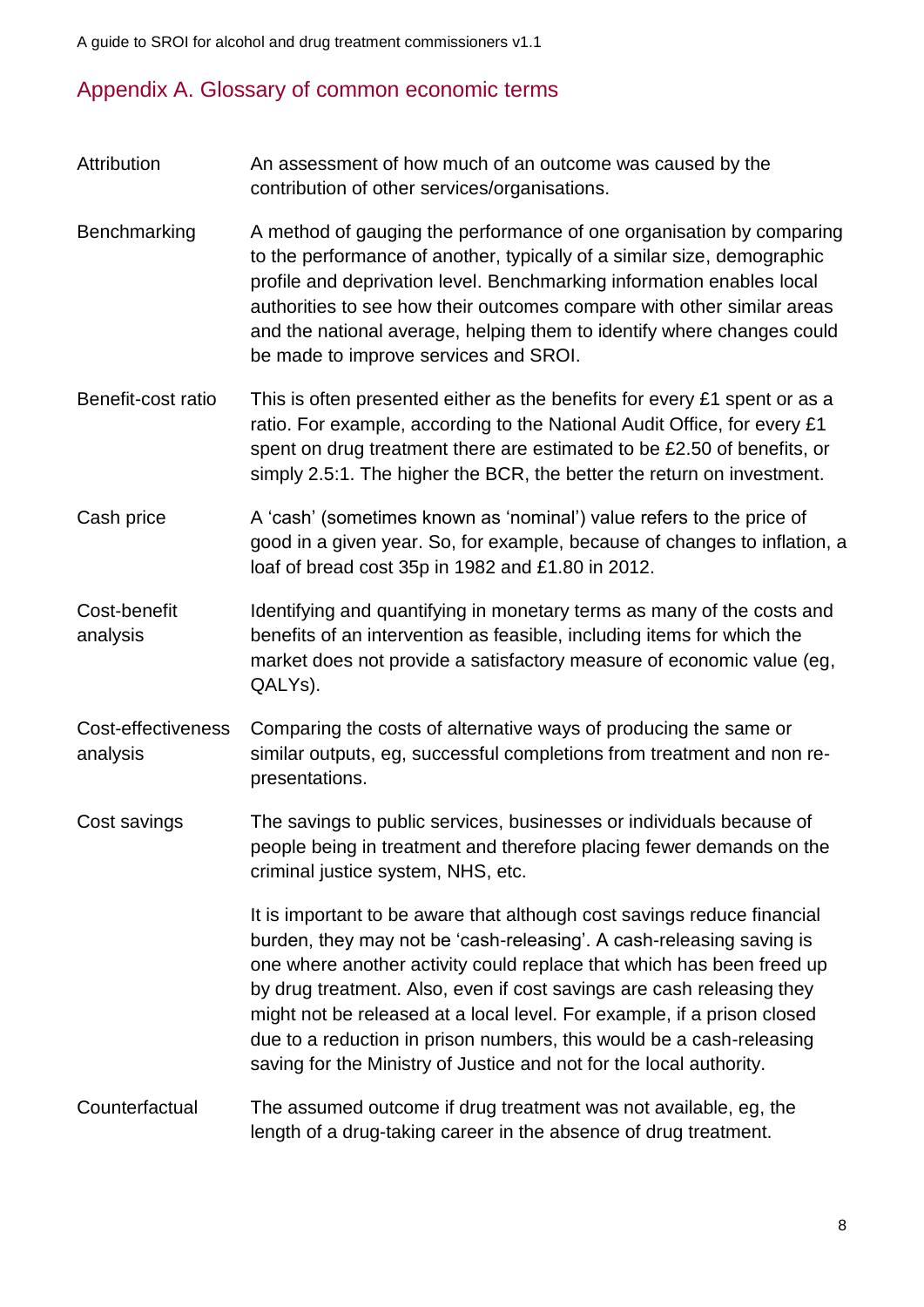| Deadweight               | A measure of the amount of outcome that would have happened even if<br>the activity had not taken place. To account for deadweight in the SROI<br>of alcohol and drug treatment, for example, we model outcomes for<br>people in treatment and compare what their outcomes would have been<br>without treatment (the counterfactual) using NDTMS data and evidence<br>derived from longitudinal, mortality and other peer-reviewed studies.                                       |  |  |  |
|--------------------------|-----------------------------------------------------------------------------------------------------------------------------------------------------------------------------------------------------------------------------------------------------------------------------------------------------------------------------------------------------------------------------------------------------------------------------------------------------------------------------------|--|--|--|
| Direct costs             | Costs that can be attributed to a specific activity, function or output, eg,<br>those that relate directly to the delivery of treatment for alcohol and drug<br>users, such as nursing staff cost.                                                                                                                                                                                                                                                                                |  |  |  |
| Discounting              | The process by which future financial costs and benefits are<br>recalculated to present day values. Discounting is a technique used to<br>compare costs and benefits that occur in different periods based on the<br>economic principle that society prefers to receive benefits sooner and<br>defer costs to future generations ('social time preference'): eg, given the<br>choice of receiving £100 today or a year from now, the majority of<br>people will pick the former.  |  |  |  |
| Discount rate            | All future costs and benefits are discounted in economic evaluations.<br>The standard real discount rate, recommended by the Treasury, is<br>3.5%. For QALYs, we use 1.5% rate as recommended by DH.                                                                                                                                                                                                                                                                              |  |  |  |
| Displacement             | An assessment of how much of an outcome has displaced other<br>outcomes, eg, a programme to create employment for former drug users<br>counts towards the contribution of economic output, decreased benefit<br>payments and increased taxes in its analysis. However, from the<br>Exchequer's perspective these benefits would have a high displacement<br>rate as these are most likely jobs that are now denied to someone else<br>that could have made similar contributions. |  |  |  |
| Drop-off                 | The deterioration of an outcome over time, eg, while people's health<br>may improve as a result of becoming abstinent, their life expectancy and<br>quality of life will naturally reduce over time as they get older. Such<br>considerations are taken into account when producing life tables for<br>QALY models.                                                                                                                                                               |  |  |  |
| Duration                 | See 'Time horizon'.                                                                                                                                                                                                                                                                                                                                                                                                                                                               |  |  |  |
| <b>Economic benefits</b> | All fiscal benefits except payments such as job seekers' allowance and<br>tax credits that just move money from one place to another ('transfer<br>payments'), and net growth in the local economy.                                                                                                                                                                                                                                                                               |  |  |  |
| <b>Effectiveness</b>     | The extent to which objectives are achieved and the relationship<br>between intended and actual impacts of an intervention – spending<br>wisely.                                                                                                                                                                                                                                                                                                                                  |  |  |  |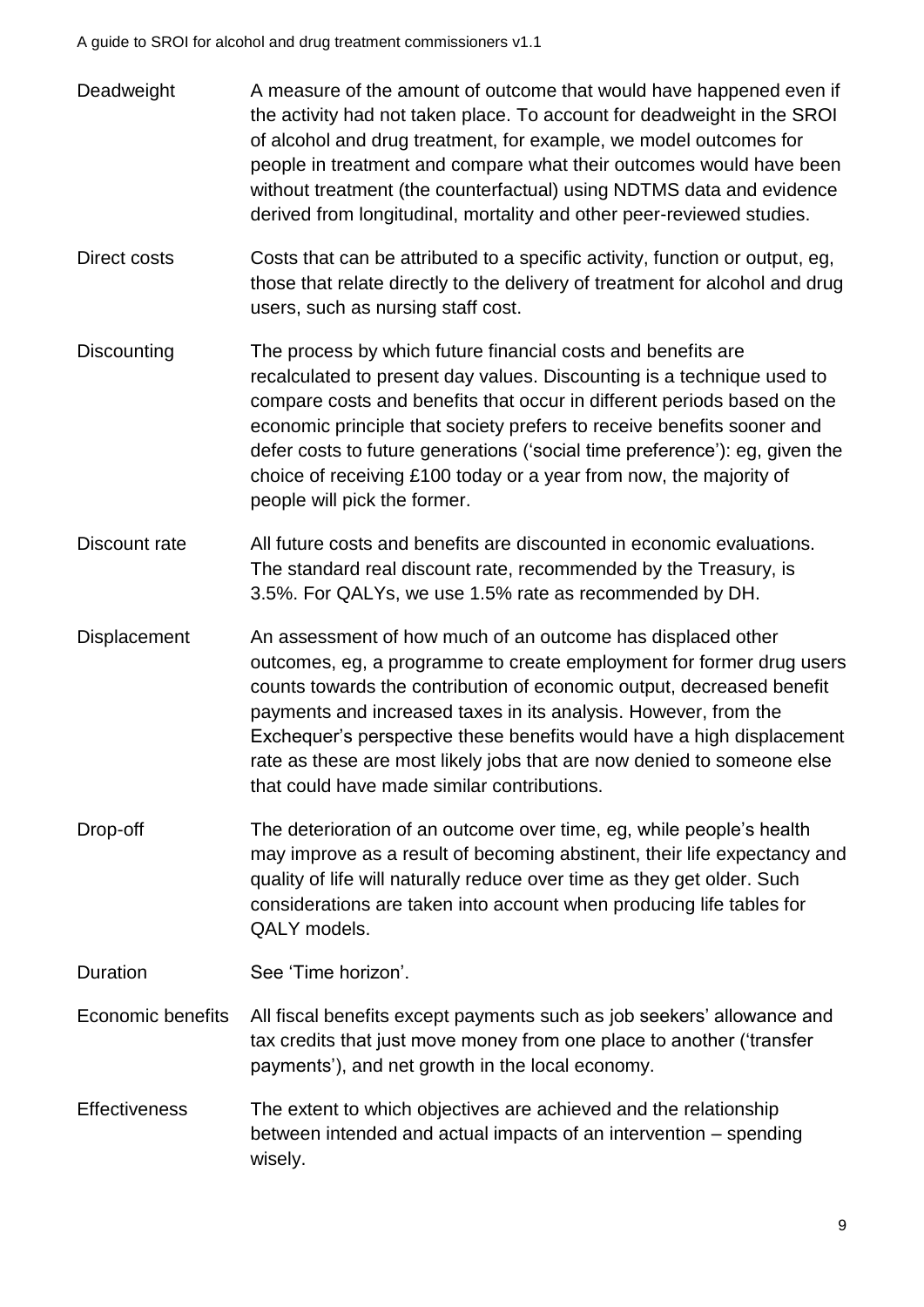- Efficiency The relationship between outputs and the resources used to produce them – spending well.
- Fiscal benefits Savings to the public sector (central and local government), resulting in reduced overall government expenditure that are due to the treatment intervention (eg, reduced government spend when payments for job seekers' allowance are reduced and reduced use of the NHS resulting from improved health).
- GDP deflator A measure of the general price level of all new, domestically produced, goods and services in an economy. Among other things, the deflator can be used to convert previous costs of goods and services to current prices (inflating).
- Impact The outcome of alcohol and drug interventions, taking into account what would have happened anyway (deadweight), the contribution of others (attribution) and the length of time the outcomes last (duration).
- Indirect costs Costs shared across several activities or functions (eg heating and lighting).
- Inputs The contributions made that are necessary for the activity to happen.
- Market forces factor (MFF) The MFF estimates the unavoidable cost differences across the country of providing healthcare.
- Monetise To assign a financial value to something.
- Net present value A measure of the additional value created by implementing an intervention.

Determining the value of an intervention, particularly one which has long-term benefits can be challenging, because people prefer to receive benefits sooner and defer costs to future generations (see 'Discounting'). The present value (PV) of costs and benefits can be calculated to take this into account by applying a discount rate to estimate the current value of future costs and benefits.

NPV is the difference between the discounted costs and discounted benefits: NPV = PV of benefits – PV of costs

Interventions with higher NPVs should normally be considered first for commissioning. However, there may be funding constraints that could limit this approach.

Net social return Net present value of the impact divided by total investment.

ratio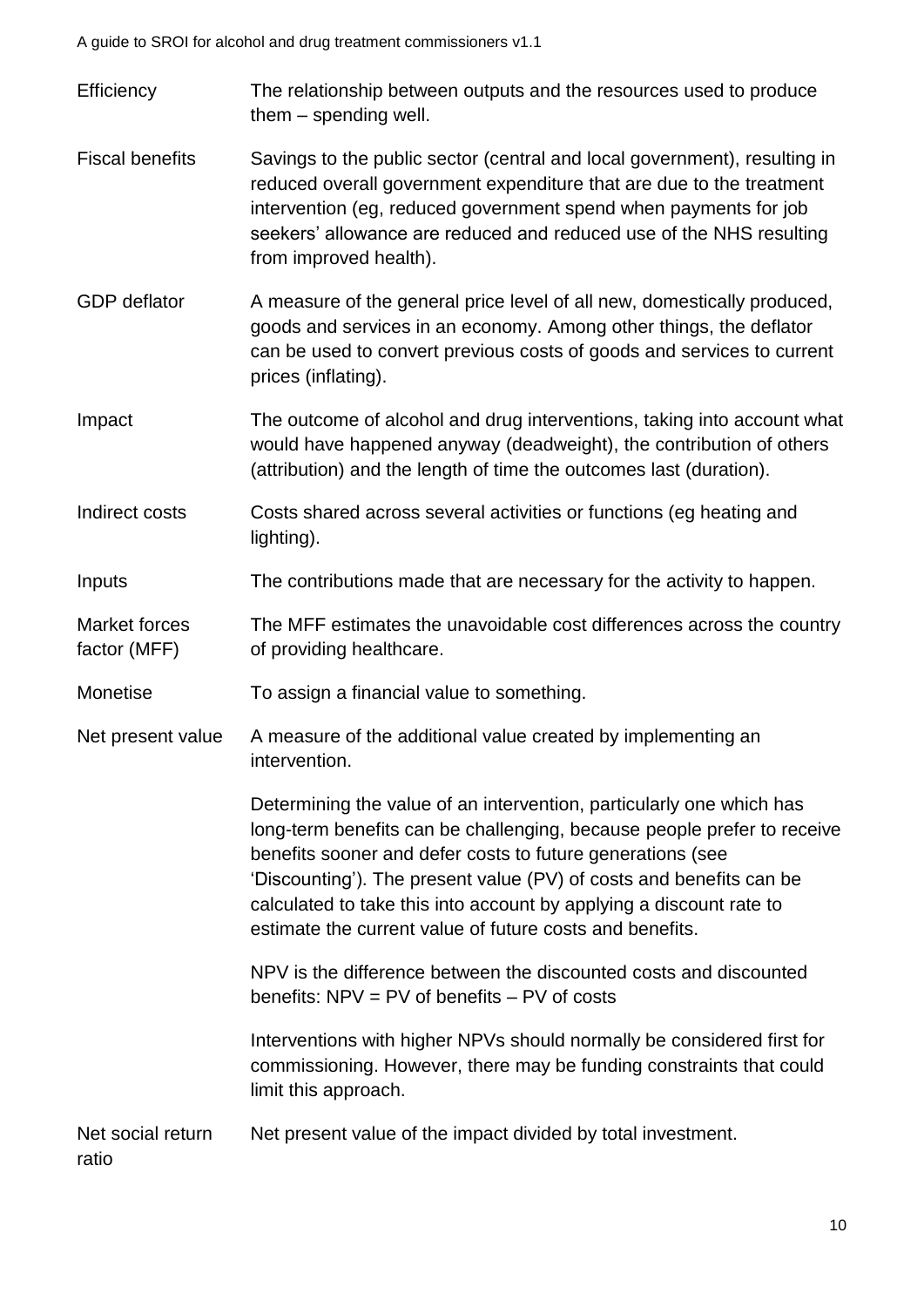- Optimism bias The tendency for appraisers to be over-optimistic about key project parameters, including capital costs, operating costs, works duration and benefits delivery.
- Outcome The changes resulting from an activity. The main types of change from the perspective of stakeholders are unintended (unexpected) and intended (expected), positive and negative change.
- Outputs A way of describing the activity in relation to each stakeholder's inputs in quantitative terms.
- Overhead costs Costs associated with the day-to-day operations of a treatment provider (eg, HR and finance). Such costs are not driven by the level of client activity but can be allocated on an activity basis.
- Payment in kind Exchange of goods or services for other goods or services (no money involved).
- Public value benefits Economic and wider social benefits, including improvements to health and community safety.
- Present value The future value expressed in present terms by means of discounting.
- Proxy An approximation of value where an exact measure is impossible to obtain.
- QALYs Quality adjusted life years (QALYs): the estimated additional quality and quantity of life due to an intervention. QALYs are calculated by determining the difference between mortality rates and quality of life for alcohol and drug users in different scenarios, eg, not in treatment, in treatment, in recovery.
- Real price A 'real' value has adjusted cash values to remove the effects of price changes over time, relative to a specified base year. Converting into real terms makes cost-benefit comparisons fairer, as they then reflect real changes in outcomes rather than changes in inflation. So for instance, a loaf of bread that cost £1.80 in 2012 was also worth £1.80 in 1982 and in 2022 (in 2011-12 prices), even though it may have actually cost 35p in 1982 and £3 in 2022.

Return on investment (ROI) A general term for comparing the costs and financial benefits generated by an investment.

Scope The activities, timescale, boundaries and type of analysis included in the SROI evaluation.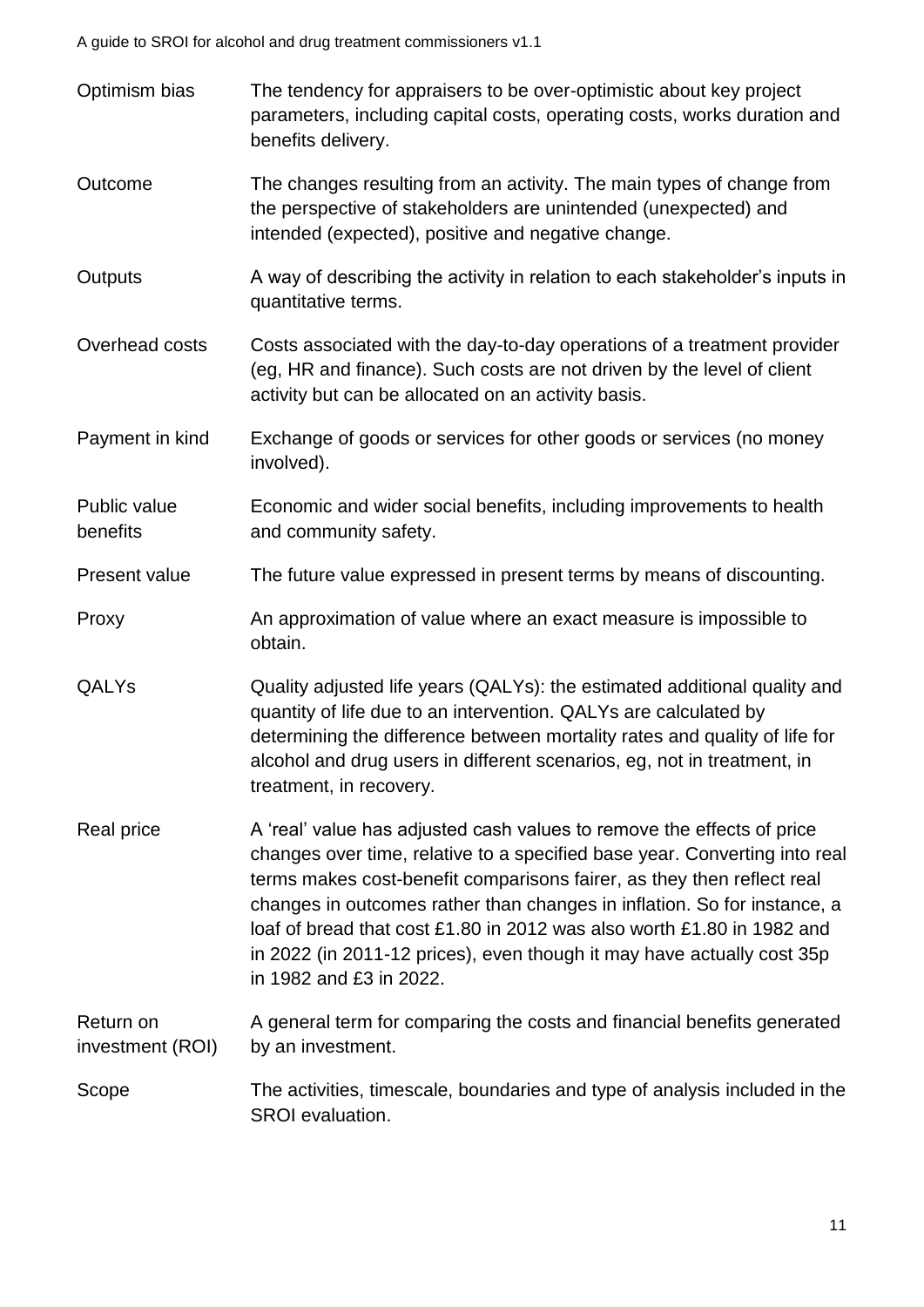| Sensitivity analysis                  | Process to assess the sensitivity of an SROI model to changes in<br>different variables. A range of possible values of uncertain costs,<br>benefits and assumptions should be tested to see whether the project's<br>outcomes are sensitive to these changes in values, eg, testing the<br>impact changes in discount rates have on the net present value of a<br>project.                                                                                          |  |  |
|---------------------------------------|---------------------------------------------------------------------------------------------------------------------------------------------------------------------------------------------------------------------------------------------------------------------------------------------------------------------------------------------------------------------------------------------------------------------------------------------------------------------|--|--|
| Social benefits                       | Gains to society such as improvements to health, educational<br>attainment, or reduced likelihood of being a victim of crime resulting<br>from investment in an intervention or service. It is not always possible to<br>monetise social benefits.                                                                                                                                                                                                                  |  |  |
| Social return on<br>investment (SROI) | A general term for comparing the costs and public value benefits<br>generated by an investment.                                                                                                                                                                                                                                                                                                                                                                     |  |  |
| Social time<br>preference             | The economic principle that society prefers to receive benefits sooner<br>and defer costs to future generations ('social time preference'); for<br>example, given the choice of receiving £100 today or a year from now,<br>the majority of people will pick the former.                                                                                                                                                                                            |  |  |
| Stakeholders                          | People, organisations or entities that invest in, or experience change<br>because of, the activity that is being analysed.                                                                                                                                                                                                                                                                                                                                          |  |  |
| Time horizon (also<br>'duration')     | How long (usually in years) an outcome lasts after the intervention, such<br>as length of time a participant remains in a new job. The treasury<br>recommends a five-year assessment of costs and benefits to reflect the<br>need to identify short-term savings of a project to the public sector.<br>However, this time horizon can be extended. For drug treatment<br>interventions we extend the timeframe to approximately ten years for<br>those in recovery. |  |  |
| Transfer payment                      | Cash payment made by the government for which no good or service is<br>expected in return. It is used as a way to redistribute income by giving<br>out money under social welfare programmes such as job seekers'<br>allowance, tax credits, pensions, etc.                                                                                                                                                                                                         |  |  |
| Value for money                       | Widely used to describe the optimal balance between outputs and<br>inputs. Good value for money gives efficiency (the relationship between<br>outcomes and the resources used to produce them - spending well),<br>economy (the purchase of resources at lowest cost - spending less)<br>and effectiveness (the extent to which objectives are achieved and the<br>relationship between intended and actual impacts of an intervention -<br>spending wisely).       |  |  |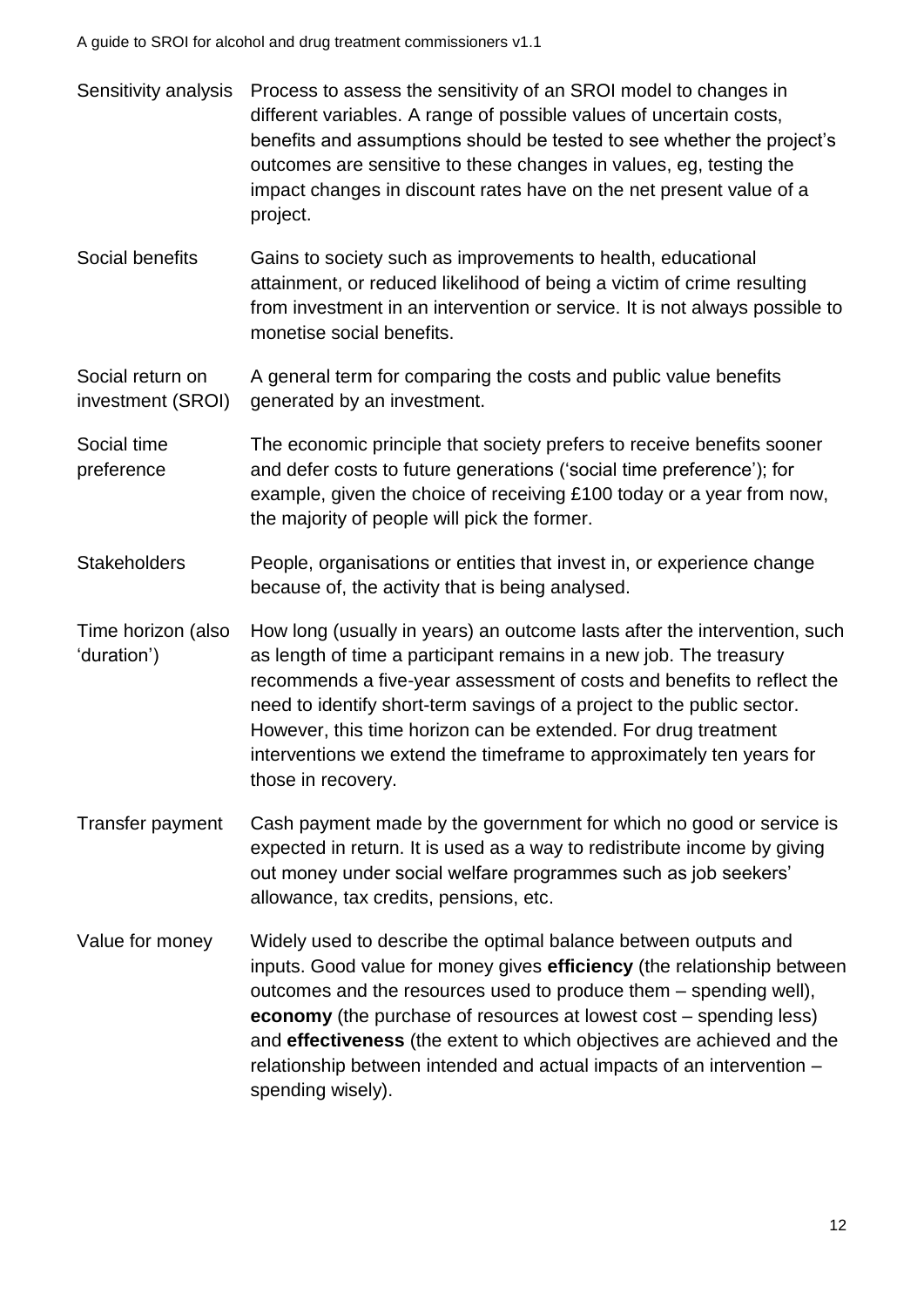## Appendix B. Estimating unit costs

A unit cost captures the total cost of providing one unit of a service, such as residential rehabilitation. Unit costs should:

- include all service provision costs direct costs, indirect costs (eg, heating and lighting, time and travel costs) and overheads (eg, HR and finance). These costs should include goods and services which are free: payment in kind, free use of community centres/ venues<sup>13</sup> and volunteer staff time<sup>14</sup>
- include 'intention to treat' costs such as triage assessment costs for people who choose not to engage with a treatment provider, drop out of treatment, or are referred elsewhere
- add up to the total cost of service provision

There are two approaches to estimating the unit costs of alcohol and drug interventions: topdown and bottom-up.

### Top-down unit costs estimates

The top-down approach to estimating unit costs is relatively straightforward: divide total expenditure by total units of activity. For example, the top-down calculation for residential rehabilitation would be:

Total spend on residential services/ (number of people \* number of days in residential services)

While this approach is simple, it cannot be used to identify what actually drives costs, other than number of people and time spent in treatment. This could lead to potential cost underestimation or overestimation. It also cannot reliably forecast cost variations resulting from changes in the way that people engage with services or improved efficiency.

#### Bottom-up unit costs estimates

The bottom-up approach requires greater detail than the top-down method: all resources used to provide a service, such as staff, prescribed drugs and premises, need to be identified and a value assigned to each. To calculate the unit cost, the values are then summed and multiplied by the unit of activity. Below is a bottom-up approach informed by the NHS costing manual and Monitor's costing guidance'.<sup>15,16</sup>

1. **Identify the key activities involved in delivering an intervention:** eg, counselling, group sessions, substitute prescribing, referrals to other agencies,

 $\overline{a}$  $13$  The convention is to establish the time spent using these services and multiply by the hourly rental rate.

<sup>&</sup>lt;sup>14</sup> Valuing volunteer time can be tricky. The convention is to assign an hourly value equal to the average hourly rate for the type of work conducted. Assigning a value should occur irrespective of whether the volunteer receives any payment: it simply gives the input value that can be added up with other inputs. Volunteer inputs can also include an allocation of the costs that would be incurred if the person were employed, for example desk space, electricity and pension contributions.

 $15$  Department of Health (2012). NHS Costing Manual. Available from:

[www.gov.uk/government/uploads/system/uploads/attachment\\_data/file/216427/dh\\_132398.pdf](https://www.gov.uk/government/uploads/system/uploads/attachment_data/file/216427/dh_132398.pdf) <sup>16</sup> Monitor (2014). Approved Costing Guidance. Updated February 2014. Available from:

[www.gov.uk/government/uploads/system/uploads/attachment\\_data/file/283450/ApprovedCostingGuidanceFeb2014.pdf](https://www.gov.uk/government/uploads/system/uploads/attachment_data/file/283450/ApprovedCostingGuidanceFeb2014.pdf)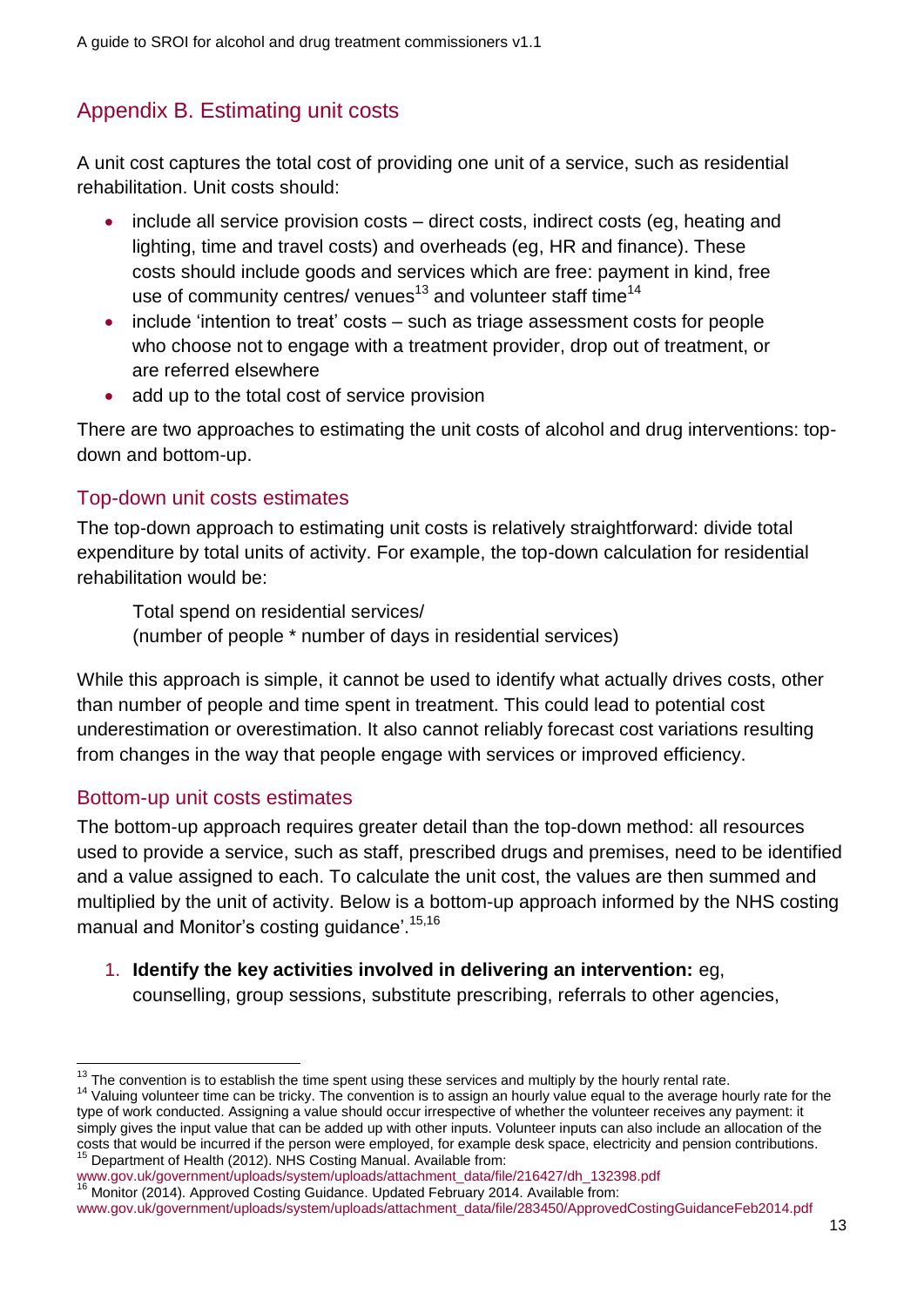staff and volunteer training, administration, staff travel and subsistence. The duration of the activities should be noted

- 2. **Identify the relevant costs and assign costs to activities:** the minimum standard categorisation for costs are direct (eg, staff), indirect (eg, heating) and overhead costs (eq. finance and  $HR$ )<sup>17</sup>
- 3. **Calculate the costs per person per day:** sum up the costs for each activity and divide by the number of people accessing each activity multiplied by the duration of the activity (total days = number of people  $*$  number of days)

 $(£Activity<sub>1</sub> + £Activity<sub>2</sub> + £Activity<sub>1</sub> + £Activity<sub>2</sub> + £Activity<sub>n...</sub>) / (Total days<sub>1</sub> + Total days<sub>2</sub> + Total$ days  $n$ ...)

Breaking down costs in this way establishes transparent and more robust estimates and allows commissioners to explore drivers of variation, such as whether some service users account for a disproportionate share of the costs. This method is more reliable for forecasting how costs can change as a result of a reduction in service usage or demand.

## Tips for breaking down expenditure

- 1. Use the alcohol and drug prevention, treatment and recovery cost calculator, available from centre teams or via [HealthEconomics@phe.gov.uk](mailto:HealthEconomics@phe.gov.uk)
- 2. Look at contract specifications: this should help determine how much is spent on different interventions
- 3. Speak to providers: they should have a good understanding of their spend and activity against each intervention
- 4. Refer to established guidelines such as the NHS costing manual
- 5. Sense check your estimates with published unit costs such as the 'Unit costs of health and social care 2013' $^{\rm 18}$
- 6. Speak to your local alcohol and drugs centre team: they are there to advise and support if you need them

 $\overline{a}$  $17$  For definitions, please refer to the glossary section.

<sup>18</sup> Curtis, L. (2013). Unit Costs of Health and Social Care 2013. Kent: Personal Social Services Research Unit, University of Kent. Available from: [www.pssru.ac.uk/project-pages/unit-costs/2013/#sections](http://www.pssru.ac.uk/project-pages/unit-costs/2013/#sections)